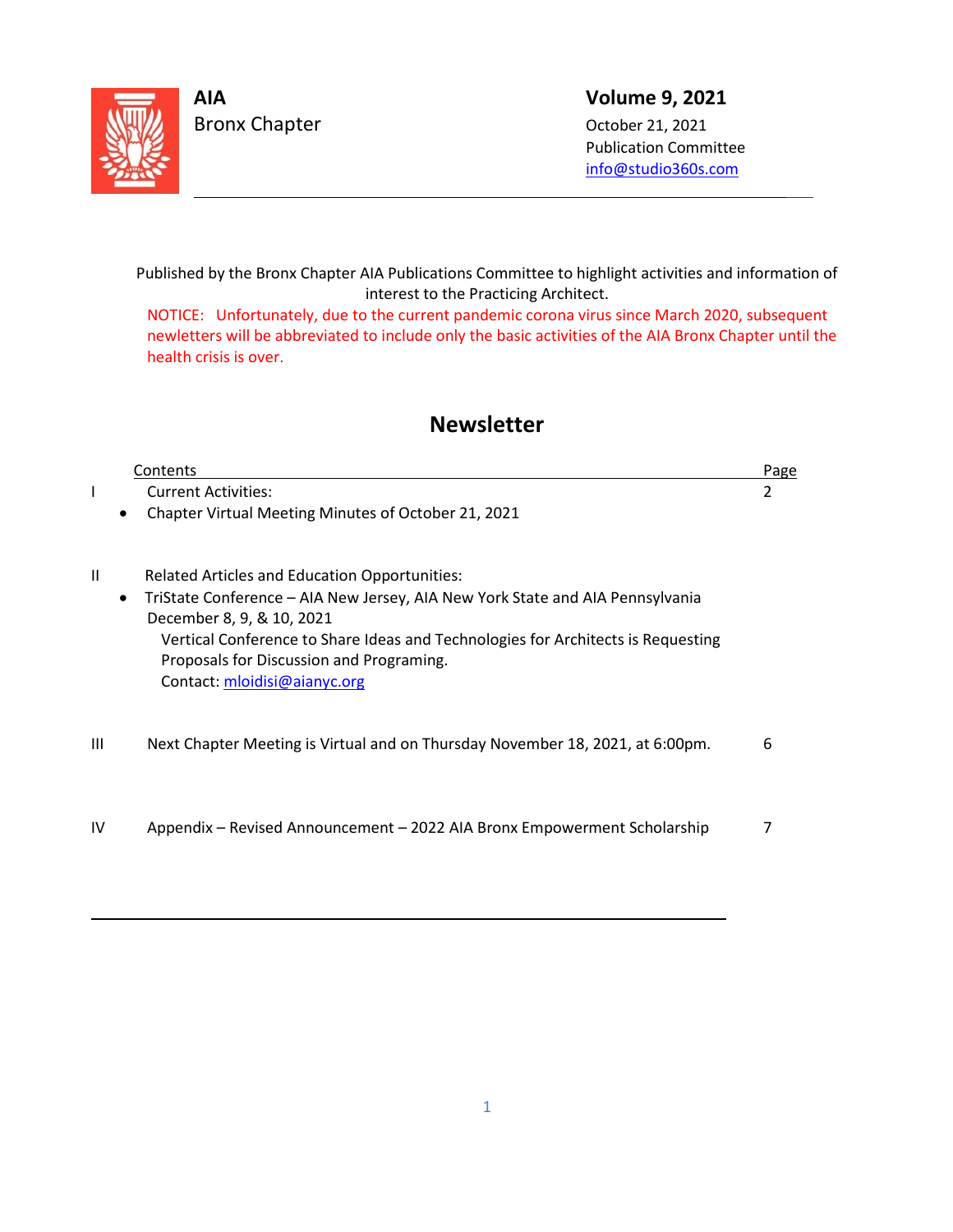#### I Current Activities



## October 21, 2021 AIA BRONX CHAPTER MEETING MINUTES

Meeting began at 6:05pm.

Attendees: Guest Boris Baranovich Seth Tucker Ofe Clarke Michelle Kalsi Bob Esnard Spacetheory.com Antonio Freda Ken H. Koons, Sr. Ken A. Koons, Jr. Robert Markisz Richard Montana Julian Misiurski Bryan Zelnik Martin Zelnik

Bill Caplan **Project Manager** Project Manager Sara Djazayeri General Manager

Agenda / Discussion

1. Michelle Kalsi, the General Manager representing Space Theory, LLC, introduced Seth Tucker, Space Theory Product Manager, to present a seminar on "An Easier Path to a Great Kitchen". Seth illustrated through slides, drawings, and photos how using a systemized approach simplifies the process of designing and building a unique and well-designed kitchen. He showed the inherent qualities of a system based approach and how using this methodology from start to construction allows the designer a greater level of creativity and assurance of the outcome.

The program highlighted the future of kitchen design with a computer assisted program that guides an architect through the process of laying out a well-designed kitchen with real time access and visibility to pricing, drawings and lead time. Seth outlined the foundational concepts of the Space Theory kitchen system and how relying on the system to manage the details gives the designer the freedom to focus on the overall design intent and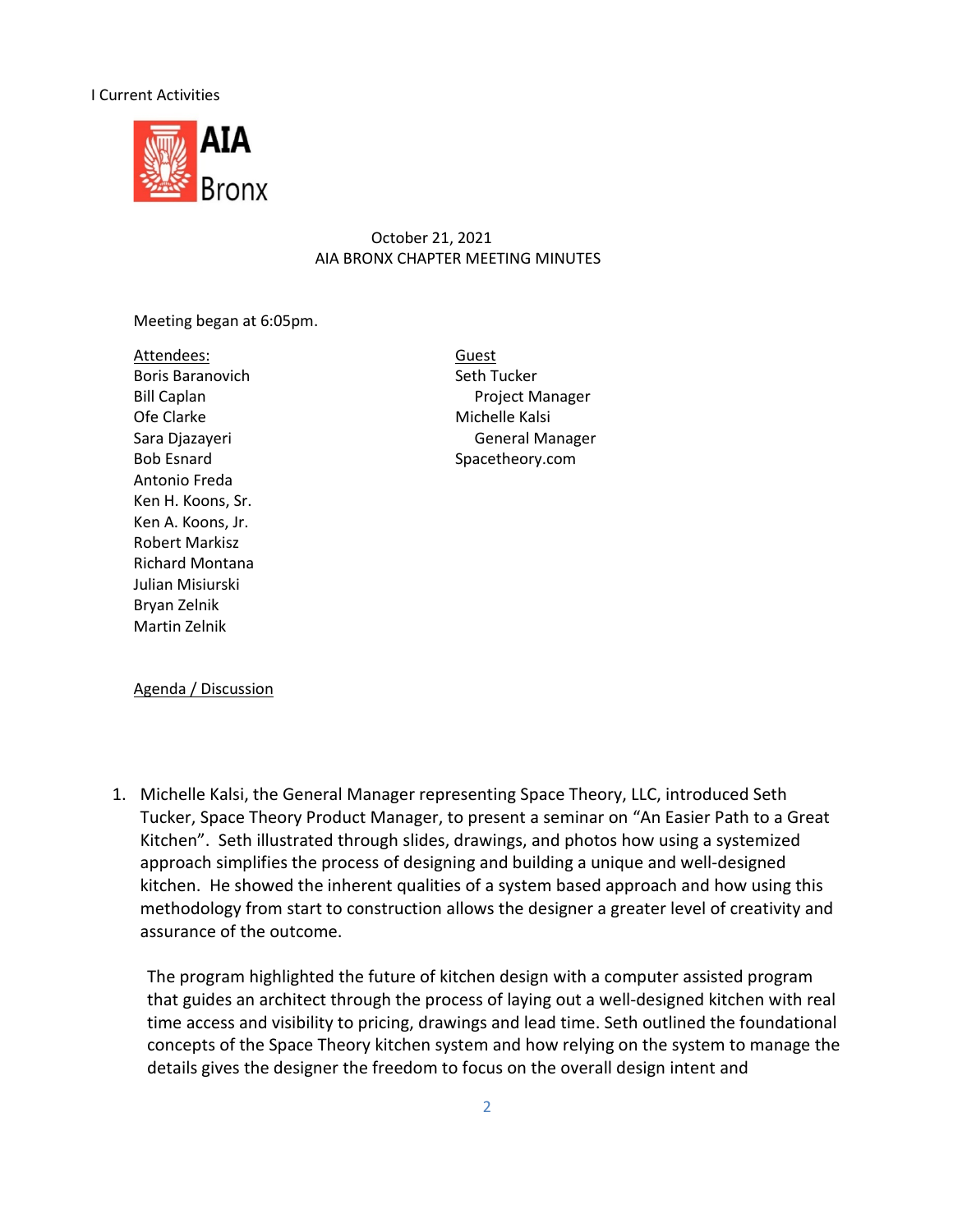architectural integration rather than the minute kitchen details. This was illustrated in the software demonstration by a step-by-step systemized process (which also included utility connections) to show how a kitchen design using this process is ultimately faster and easier to develop and build.

Seth summarized the advantages of combining the planning and building of a kitchen to accurately include all fixtures, appliances, workspaces, storage, and lighting to create superior designs and a more refined and assured physical product. The system based approach was illustrated in the Design Engine software through each stage of a project and showed how it can simultaneously develop estimated final costs, for the architect and client and how any changes to the design would instantaneously show the economic impact. He concluded the presentation with a question-and-answer period that Michelle Kalsi participated moderated. They both were very professional, and well received by the Chapter members. Michelle volunteered to help Chapter members with any of their projects or to review Space Theory's information to understand any concerns the members may have. She indicated that members contact her at:

Michelle Kalsi General Manager [Spacetheory.com](https://linkprotect.cudasvc.com/url?a=https%3a%2f%2fSpacetheory.com&c=E,1,W7Qj1GgWW_ROIxPSXBGwt5ScZRN7vfrk7F77oPCu3dBCQuQlga82QOpDZ3kUSw7-buZlqeicrjTCD4S7z4JecqaKNDB30Q7prmoCXeiDsStEAVAH&typo=1&ancr_add=1) Tel: 206-406-6145 Email: [michelle@spacetheory.com](mailto:michelle@spacetheory.com)

- 2. The Minutes of October 21, 2021 were attached to the September meeting notices for members to review. A motion to approve the September Minutes was made by Ken Koons and seconded by Bill Caplan with the September 23, 2021, minutes were unanimously approved.
- 3. Next Meeting Dates:

Continuing the meetings virtually at 6:00pm were reviewed and again approved. The Chapter will extend virtual meetings through February 2022. Although the members still have hope that the virus will abate, and a location can be found to have in-person meetings with parking and mass transit access in the near future. It was also pointed out that the December meeting shown on the agenda incorrectly had the meeting as a 12:00pm meeting. It was again agreed that at all meetings will now be at 6:00pm, especially as meeting virtually, most members find the evening meeting more convenient. Therefore, for the forceable future, the next Chapter meetings will be virtual, at 6:00pm and the schedule is:

| November 18, 2021 | 6:00 <sub>pm</sub> |  |
|-------------------|--------------------|--|
| December 16, 2021 | 6:00 <sub>pm</sub> |  |
| January 20, 2022  | 6:00 <sub>pm</sub> |  |
| February 17, 2022 | 6:00 <sub>pm</sub> |  |

4. Nominations for Bronx Chapter 2022 Officers: Ken Koon, Sr., the Chairman of the Nominating Committee, with the Nominating Committee, which is composed of former Chapter presidents, proposed the following slate for 2022.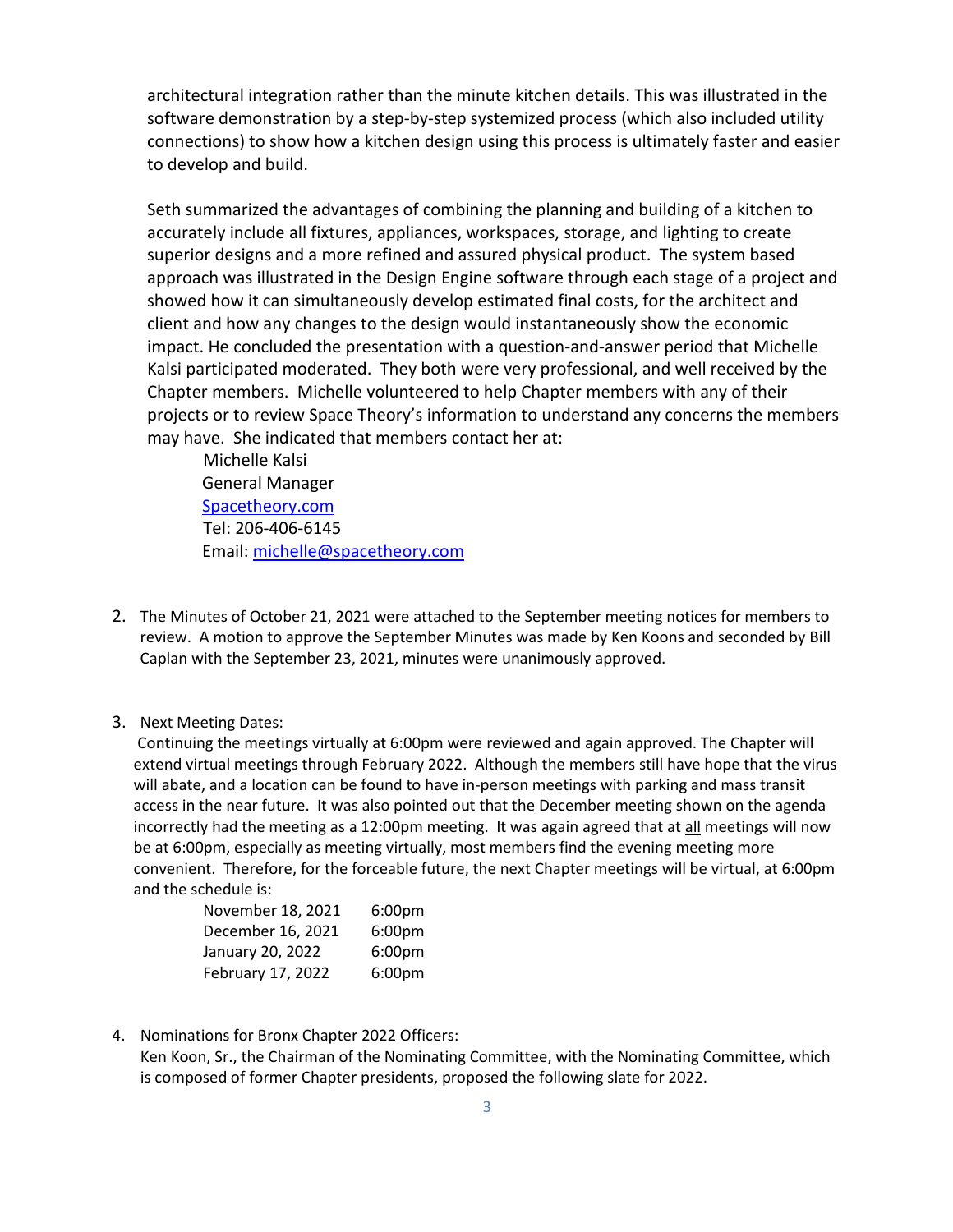**Officers** Sara Djazari **President** Marty Zelnik Vice President Ken Koons Jr Freasurer Robert Esnard Secretary

**Directors** Ofe Clarke Ken Koon Sr. Julian Misiurski Josette Matthew

Ken outlined the Bronx Chapter Charter that dictates a yearly election process for Chapter Officers. Each October the Chapter must publish a list of nominated officers for the next year. If alternate names are suggested after October, they must be in writing and proposed by five Chapter members in good standing. They should be sent to Ken or the Chapter Secretary for inclusion as alternatives to the Nominating Committee's slate of officers, all to be voted on in November.

#### 5. DOB:

#### Building Code

Bob Esnard reported that the DOB newly announced revisions of the Building Code has been in the "works" for many years. The concept was to have NYC update its' construction codes based on model codes at the national and international levels. This announcement was attached to the agenda for discussion, sent with the October meeting notices.

The Code highlights included these updated rules concerning:

- Emergency Response and Fire Protection Enhancements
- Vertical Transportation/Accessibility and Elevator and Boiler Safety Regulation to protect Tenants,
- Streamlining Building Occupancy and Construction Safety Enhancements
- Sustainability and Resiliency Enhancements.

The Code requirements set forth in these updated revisions will go into effect next year, with some regulations taking effect as early as January 1, 2022. To support the implementation of the code updates, DOB will be conducting training and outreach regarding the new requirements.

#### Architects Council

Tony Freda, who had been attending the Architect's Counsel of New York meetings for the last several months, could not make last months meeting as the Counsel started in-person meeting last month and Tony could not get to Manhattan for the meeting. However, it was pointed out that the DOB has been having borough meetings in each borough approximately once a month as has been discussed at prior meetings. Although, these allow for some specific questions to be answered, the sessions were very formal and do not provide the contact or give and take needed for Chapter members to resolve Bronx issues and specific problems.

After a short discussion, which again reviewed our frustration with DOB, Marty Zelnik suggested that we reach out to the mayor or his office with the other borough AIA Chapters to have more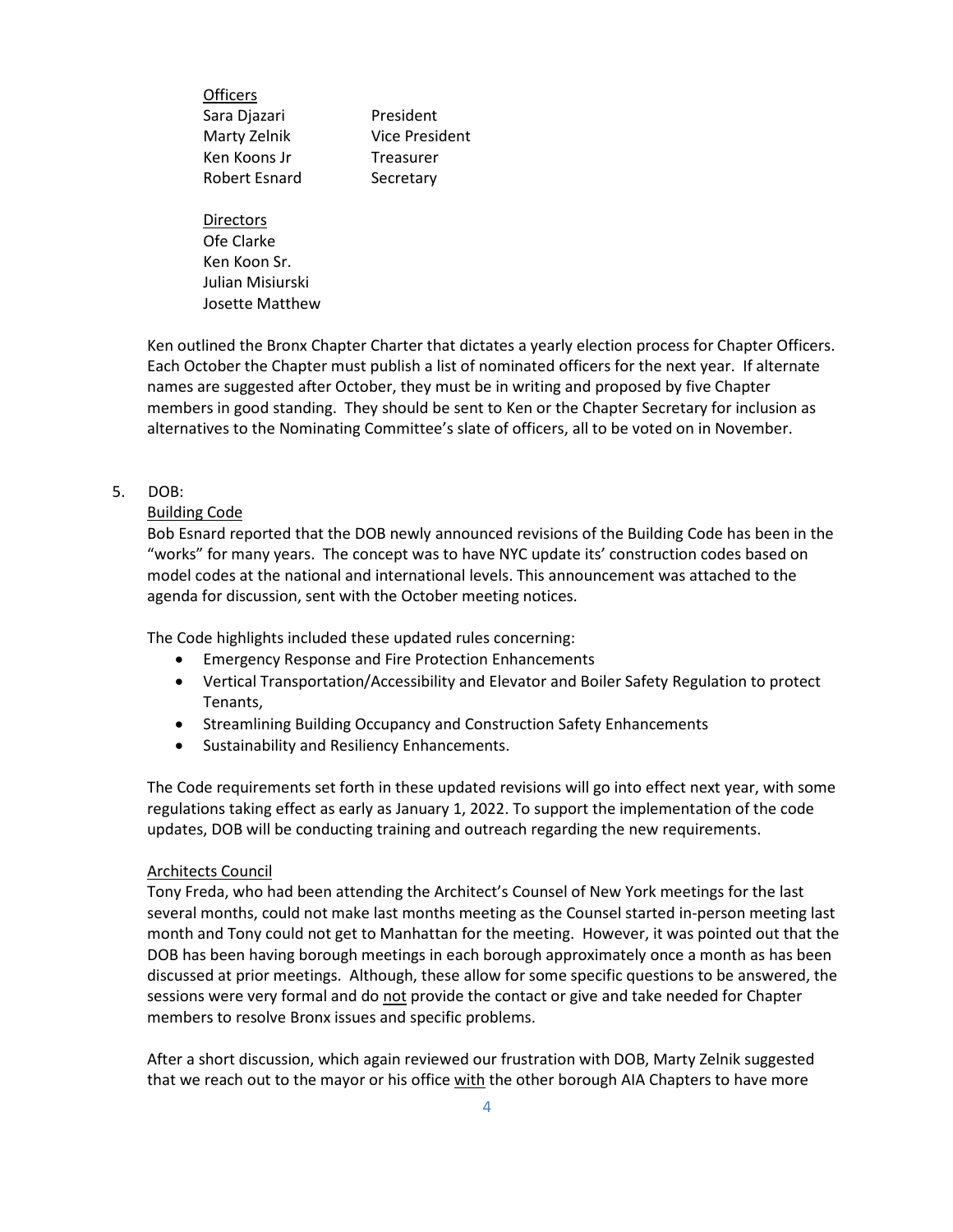impact. Ken Koons pointed out that this historically has been the role of the Architects Counsel and we should ask them. Tony will discuss this at a future council meeting. It was agreed that this Mayor does not have the same priority or interest in resolving some of the construction or processing problems related to architects, engineers, contractors, and owners who can "professionally" discuss and resolve issues with borough DOB employees. Sara Djazayeri urged that we do something and that if Tony or Marty could develop a letter, the Chapter could write directly to the Mayor's office and be on record urging for more active communication links with the DOB staff.

It was also hoped that a new Mayor and Borough President may be able to help and as they will be elected next month, and we should try to reach out to contact them as well. It was agreed that with the other AIA Chapters, we should try either through the Architects Council or through each Chapter's Officers to perhaps organize a coordinated lobbying effort. Tony Freda, the Chapter Council representative, and Sara Djazayeri will try to reach out to other Chapters to see if a coordinated action is possible.

- 6. Chapter Committees:
	- Education:

Although, the Educational Committee did not meet, and Sara Djazayeri indicated that the Committee is hopeful to plan an event this Fall or early Winter. However, she mentioned the most important thing to discuss at this meeting: was also attached to the October Agenda notice sent to members indicating that the Chapter vote, on the "2022 AIA Bronx Empowerment Scholarship" announcement. Sara indicated that Ofe Clarke has been working on this Scholarship program and developed the attached announcement. Ofe reviewed the Chapter's prior actions to implement a program supporting two architectural students in their pursuit of an architectural career. The Chapter is proposing to do this with the City College of New York (CCNY) Architectural School which is the closest architectural NYC school to the Bronx and has many Bronx residents as students. In addition, a good number of the new Chapter members are CCNY graduates who are now working to become licensed.

There was a lengthy discussion concerning the student selection process for the scholarships. The issue was how Chapter members should be or not be involved in the selection of the awards. Sara, the Chapter President requested that we vote to bring the issue to conclusion and try to get this project started, as soon as possible. She proposed a resolution that;

- o the Chapter's Scholarship program have the teachers and professors at CCNY choose the two graduates without the Chapter's review or input. Or,
- $\circ$  should the Chapter have the school send the Chapter a selected number of finalists anywhere from three to ten for the Chapter to then select.

A vote was taken, and nine of the sixteen attendees still on the Zoom meeting supported CCNY the school selecting two awardees for the Chapter to accept. A footnote to this vote, was a discussion triggered by a question by Bill Caplan, who thought that the applicant's requirement in the announcement, "to provide a letter outlining hardship, community involvement and plans as well as a request to include images" was too vague. He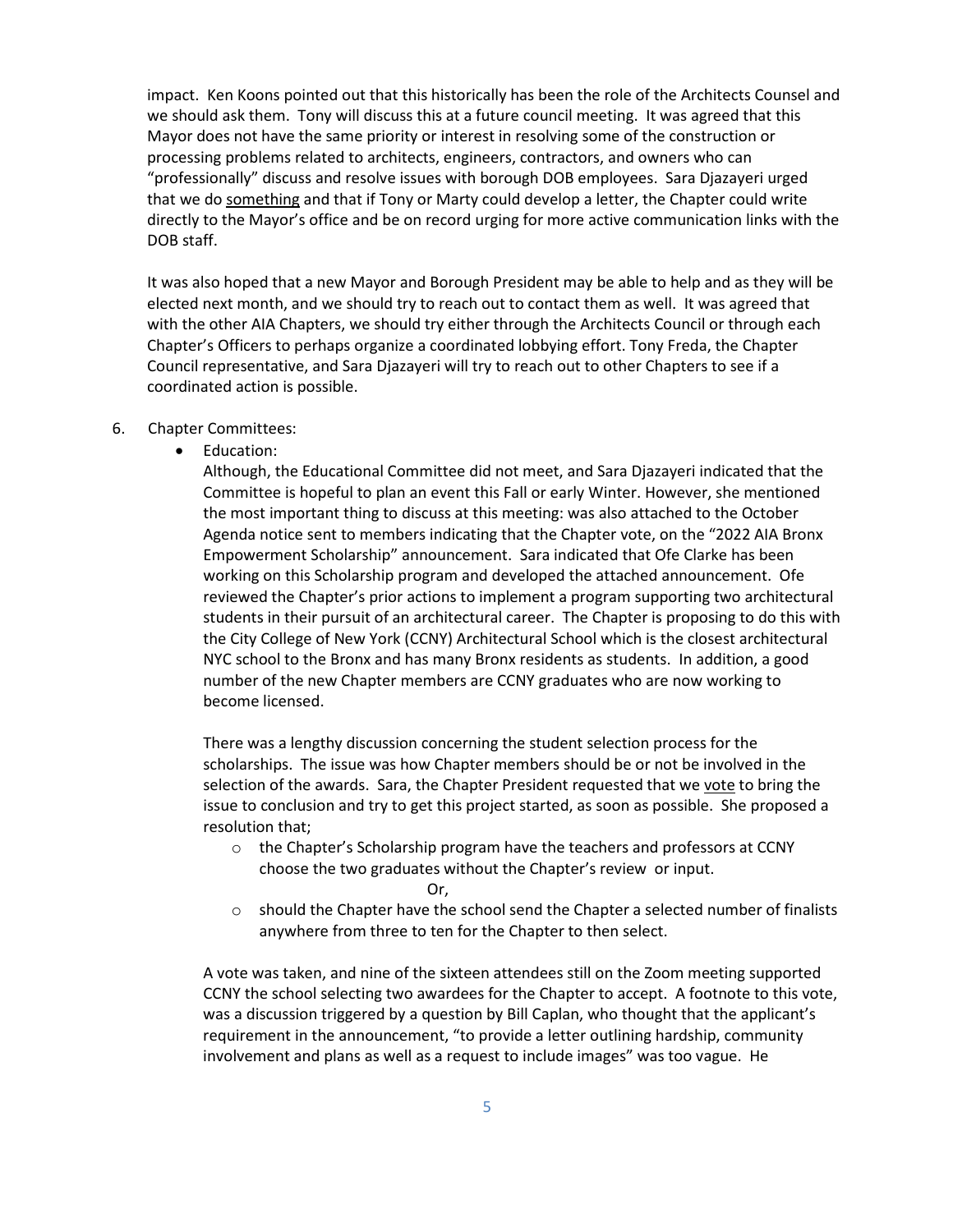volunteered to define this statement a bit clearer, and encourage images, if necessary, of their work while defining their objectives of why they want to be an architect.

Finally, Ofe Clarke with the assistance of Tony Freda and Marty Zelnik will try to reach out to the CCNY to hopefully get their cooperation to implement the program. (Subsequent to the meeting a Revised Announcement was developed. See Appendix page 8)

- Emerging Professionals (EP) and the Chapter Cloud: Josette Matthew could not attend the meeting due to a death in her family. However, she and Ofe Clarke have worked to have our Chapter join with the Brooklyn Chapter's study group for the Architects License Exam. The secretary of the Chapter has received a few inquiries from new members of the Chapter, who requested how they could participate in these groups. The Secretary gave them Ofe Clarke's contact email[: Clarke.ofe@gmail.com](mailto:Clarke.ofe@gmail.com) to follow-up.
- Chapter Cloud:

Josette Matthew has put together Chapter documents; Chapter Newsletters, the Chapter Charter and other related documents sent to her by Chapter members. She is looking to set the documents up so that in the near future, the Chapter and the National Institute can use this cloud as a library resource of the past as well as to guide future meetings and Chapter actions.

• Bronx Blueprint:

Bill Davis the Committee Chairman, could not attend the October meeting but indicated that he hoped to meet with Chapter officers to review the Blueprint Committee's efforts.

7. New Business: There was no new business.

The meeting ended at 8:12pm.

IV. Next Meeting:

Due to the continuing health crisis the next meeting will again be a Virtual meeting on:

**Thursday November 18, 2021, at 6:00PM**